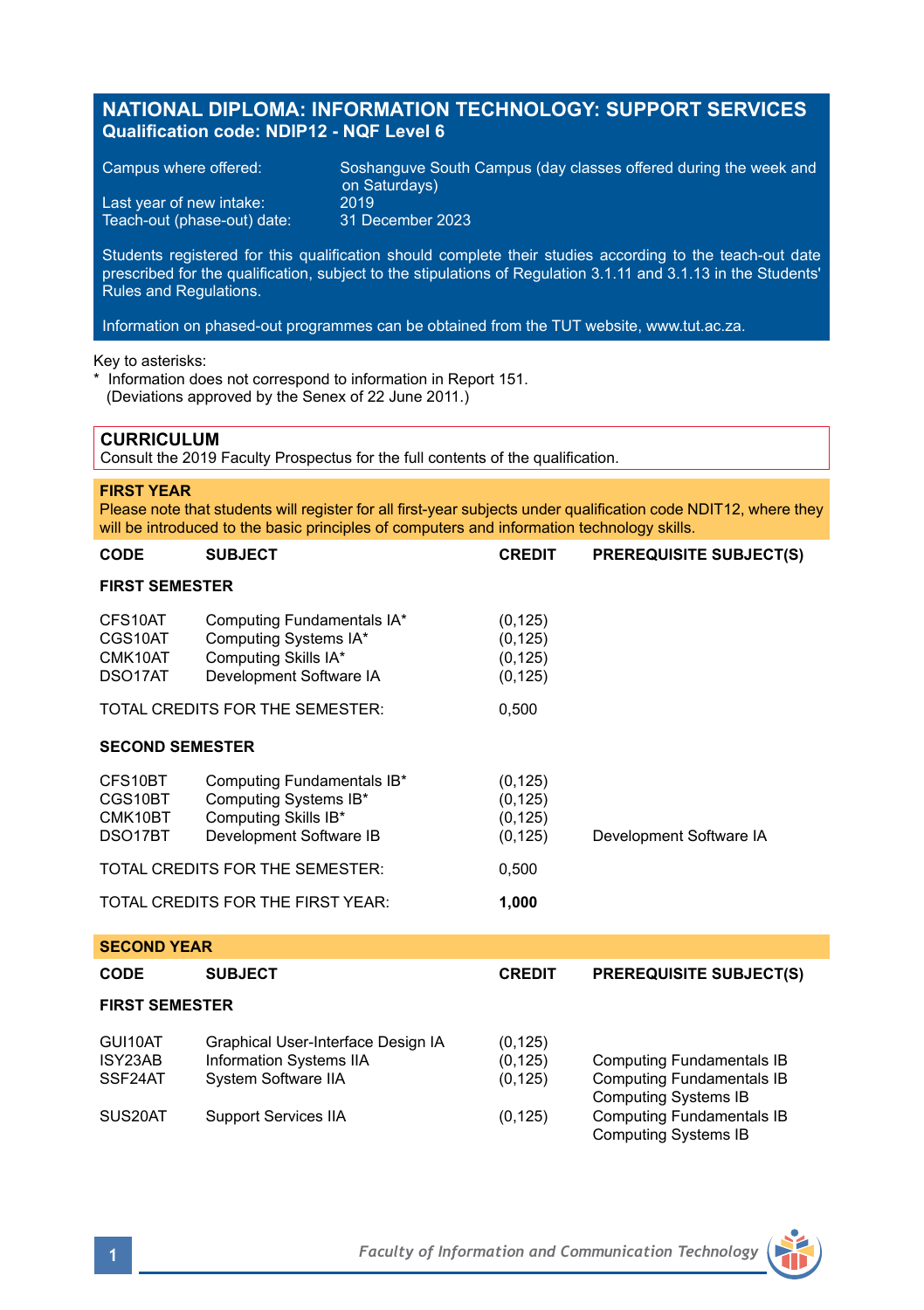| TPG14AT                                             | <b>Technical Programming IA</b>                                                                                                                        | (0, 125)                                                 | Development Software IB                                                                                                                                |  |  |  |  |
|-----------------------------------------------------|--------------------------------------------------------------------------------------------------------------------------------------------------------|----------------------------------------------------------|--------------------------------------------------------------------------------------------------------------------------------------------------------|--|--|--|--|
|                                                     | TOTAL CREDITS FOR THE SEMESTER:                                                                                                                        | 0,625                                                    |                                                                                                                                                        |  |  |  |  |
| <b>SECOND SEMESTER</b>                              |                                                                                                                                                        |                                                          |                                                                                                                                                        |  |  |  |  |
| GUI10BT<br>ISY23BB<br>SSF24BT<br>SUS20BT<br>TPG14BT | Graphical User-Interface Design IB<br>Information Systems IIB<br>System Software IIB<br><b>Support Services IIB</b><br><b>Technical Programming IB</b> | (0, 125)<br>(0, 125)<br>(0, 125)<br>(0, 125)<br>(0, 125) | Graphical User-Interface Design IA<br>Information Systems IIA<br>System Software IIA<br><b>Support Services IIA</b><br><b>Technical Programming IA</b> |  |  |  |  |
|                                                     | TOTAL CREDITS FOR THE SEMESTER:                                                                                                                        | 0,625                                                    |                                                                                                                                                        |  |  |  |  |
|                                                     | TOTAL CREDITS FOR THE SECOND YEAR:                                                                                                                     | 1,250                                                    |                                                                                                                                                        |  |  |  |  |
| <b>THIRD YEAR</b>                                   |                                                                                                                                                        |                                                          |                                                                                                                                                        |  |  |  |  |
|                                                     |                                                                                                                                                        |                                                          |                                                                                                                                                        |  |  |  |  |
| <b>CODE</b>                                         | <b>SUBJECT</b>                                                                                                                                         | <b>CREDIT</b>                                            | <b>PREREQUISITE SUBJECT(S)</b>                                                                                                                         |  |  |  |  |
| <b>FIRST SEMESTER</b>                               |                                                                                                                                                        |                                                          |                                                                                                                                                        |  |  |  |  |
| IDC30AT<br>ISY34AB                                  | <b>Industry Exposure IIIA</b><br>Information Systems IIIA                                                                                              | (0, 125)<br>(0, 125)                                     | Information Systems IIA                                                                                                                                |  |  |  |  |
| ISY34BB                                             | Information Systems IIIB                                                                                                                               | (0, 125)                                                 | Information Systems IIB<br>Information Systems IIA                                                                                                     |  |  |  |  |
| SUS30AT                                             | <b>Support Services IIIA</b>                                                                                                                           | (0, 125)                                                 | Information Systems IIB<br><b>Support Services IIB</b><br>System Software IIA                                                                          |  |  |  |  |
| SUS30BT                                             | <b>Support Services IIIB</b>                                                                                                                           | (0, 125)                                                 | System Software IIB<br><b>Support Services IIB</b>                                                                                                     |  |  |  |  |

### **SECOND SEMESTER**

**On completion of all the above subjects. Students with only one subject outstanding may be allowed to register for that subject and Industry Exposure IIIB with the approval of the Head of Department.**

| IDC30BE | Industry Exposure IIIB               | (0, 125) |
|---------|--------------------------------------|----------|
|         | TOTAL CREDITS FOR THE SEMESTER:      | 0.125    |
|         | TOTAL CREDITS FOR THE THIRD YEAR:    | 0.750    |
|         | TOTAL CREDITS FOR THE QUALIFICATION: | 3,000    |

# **SUBJECT INFORMATION (OVERVIEW OF SYLLABUS)**

The syllabus content is subject to change to accommodate industry changes. Please note that a more detailed syllabus is available at the Department or in the study guide that is applicable to a particular subject. At time of publication, the syllabus content was defined as follows:

# **C**

### **COMPUTING FUNDAMENTALS IA (CFS10AT) 1 X 3-HOUR PAPER** *(Subject custodian: End User Computing Unit)*

The student is introduced to the fundamentals of computers and information systems, computer organisation and data processing. (Total tuition time: ± 90 hours)

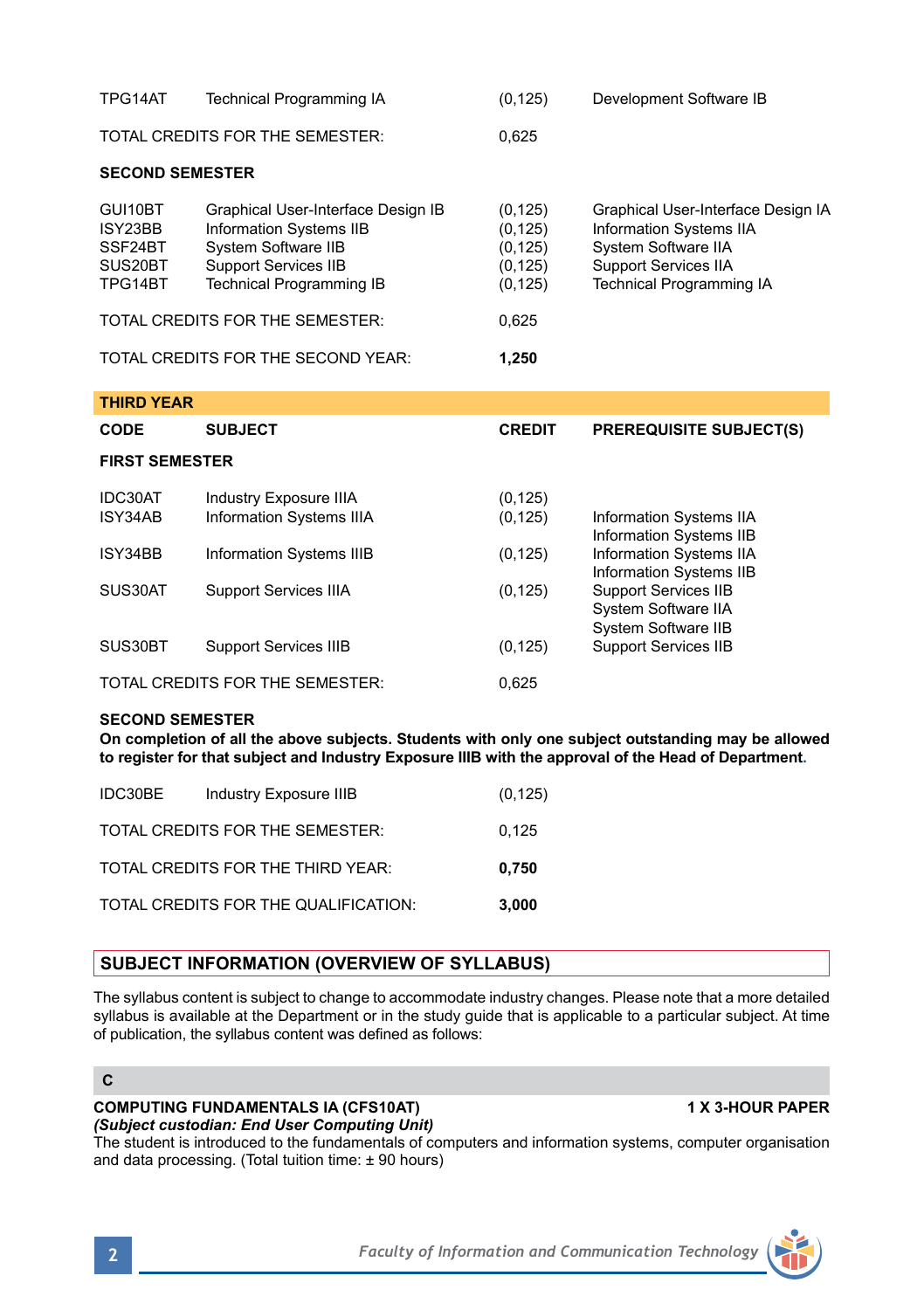# **COMPUTING FUNDAMENTALS IB (CFS10BT) 1 X 3-HOUR PAPER**

### *(Subject custodian: End User Computing Unit)*

The basic concepts of system development, data management, management information systems, ethics, privacy and security, purchasing and maintaining microcomputers, number systems and binary logic. (Total tuition time: ± 54 hours)

# **COMPUTING SKILLS IA (CMK10AT) 1 X 3-HOUR PAPER**

# *(Subject custodian: Department of Informatics)*

This subject aims to equip the student with fundamentals of IT Soft skills for both the ICT industry and other working environments upon which a successful career can be built. In addition, it will also improve the student's relation and interaction abilities needed within the dynamic ICT industry. The student who successfully completes this subject must identify and implement various thinking skills and learning styles, state the legal and cultural sensitivity issues of IT, identify and explain the variety of soft skills including study skills and strategies, research, presentation as well as communication skills, and identify and explain interpersonal skills in relation to character, time management and team building dynamics and conflict resolution. (Total tuition time: ± 60 hours)

### **COMPUTING SKILLS IB (CMK10BT) 1 X 3-HOUR PAPER**

# *(Subject custodian: Department of Informatics)*

The aim of this subject is to extend the skills in CMK10 AT so as to improve on student's relations and interaction capabilities that will be applicable within the dynamic ICT industry and the external environment. The student who successfully completes this subject must describe, distinguish and portray changes in terms of personality profiles, emotional intelligence, self-management, stress management and relationship management; identify and apply the notion of team dynamics; deal with conflict and understand the dynamics behind change; report on effective correspondence; produce meeting documents; conduct meetings; and demonstrate the required communication skills to develop interpersonal business relationships through by means of group work. (Total tuition time: ± 60 hours)

### **COMPUTING SYSTEMS IA (CGS10AT) 1 X 3-HOUR PAPER**

# *(Subject custodian: Department of Computer Systems Engineering)*

Introduction to hardware, operating systems, motherboards, processors, memory, hard drives, installing and supporting I/O devices, multimedia devices and mass storage, PC maintenance and troubleshooting strategies, and installing and maintenance of Windows. (Total tuition time: ± 54 hours)

### **COMPUTING SYSTEMS IB (CGS10BT) 1 X 3-HOUR PAPER**

### *(Subject custodian: Department of Information Technology)*

Provides the foundation of data communications and local area management, OSI model and/ or TCP/IP protocol stack model, data transmission principles, media, major protocols, topologies, routing methods, introduction to networking principles and network operating system fundamentals. (Total tuition time: ± 54 hours)

# **D**

# **DEVELOPMENT SOFTWARE IA (DSO17AT) 1 X 4-HOUR COMPUTER-BASED**

### *(Subject custodian: Department of Computer Science)*

Aim: To learn to solve problems using the basic programming principles, and then practically apply that knowledge in C++. Objectives: To enable the student to understand problems and know how to solve them by using a computer; understand the general concepts and arithmetic used in programming, sequence, selection and iteration control structures and a variety of built-in data types, including strings. The students are exposed to the concept of event-driven programming in a visual programming environment focusing on the development of graphical user interfaces to solve real-life practical programming problems. (Total tuition time: ± 72 hours)

# **DEVELOPMENT SOFTWARE IB (DSO17BT) 1 X 4-HOUR COMPUTER-BASED**

### *(Subject custodian: Department of Computer Science)*

Aim: To expand on the already mastered knowledge obtained in Development Software IA. Objectives: To broaden the programming skills base of the student by adding the following topics: write an algorithm and applying it in VB.NET/C++ using functions and sub-procedures, and write an algorithm containing one-dimensional arrays. String manipulation will be continued as well as a brief introduction to text file processing. (Total tuition time: ± 72 hours)

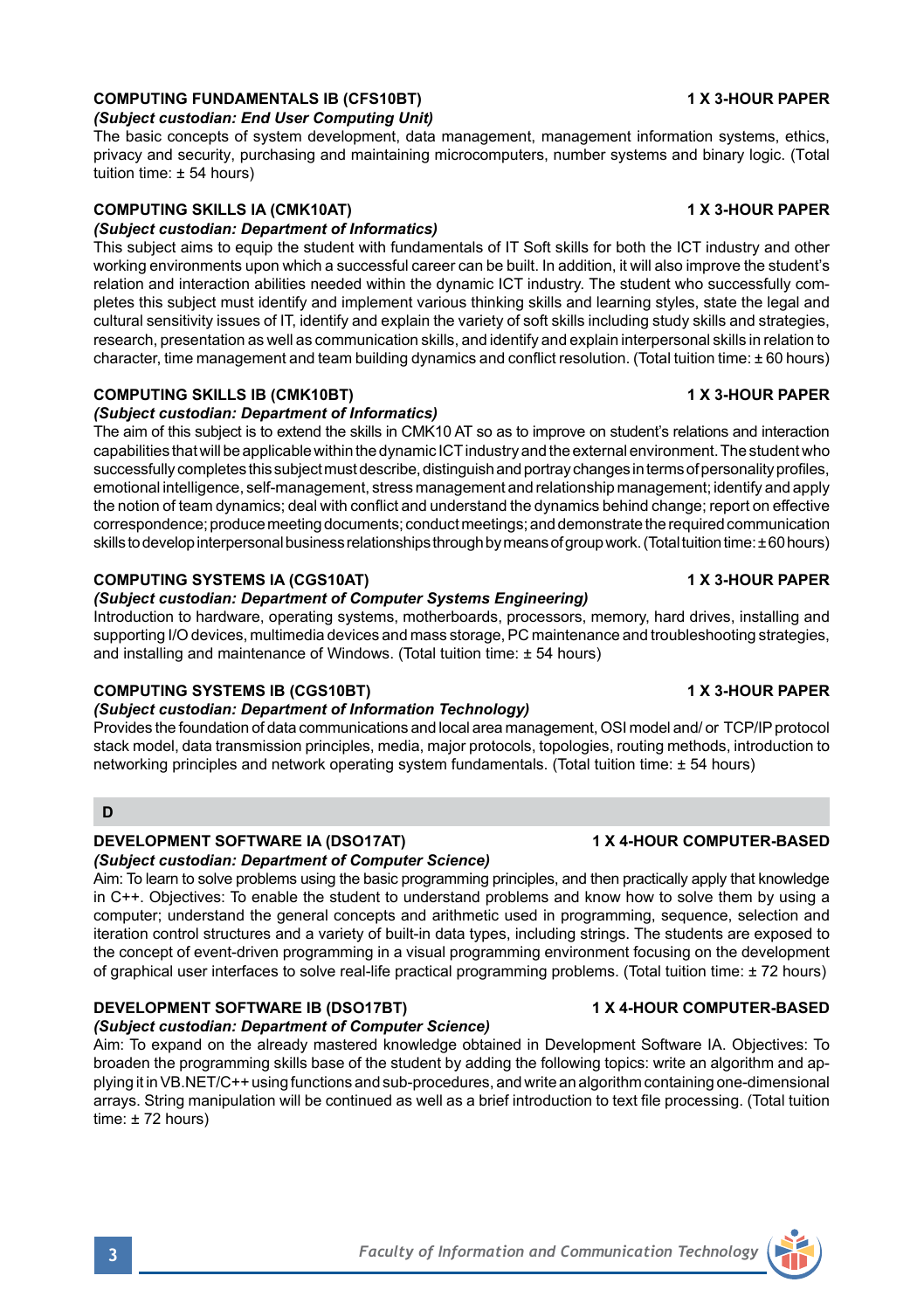# **GRAPHICAL USER-INTERFACE DESIGN IA (GUI10AT) 1 X 4-HOUR COMPUTER-BASED** *(Subject custodian: Department of Computer Science)*

This subject introduces and teaches students Web design concepts and techniques in a Web authoring course that covers HTML and Adobe Dreamweaver. The objective of this subject is to present a practical approach to Web design using a blend of traditional development with current technologies, giving students an in-depth understanding of Web design concepts and techniques that are essential to planning, creating, testing, publishing, and maintaining Web sites. Contents include introduction to the Web environment and its tools, Web publish fundamentals, successful planning of Web sites, typography and graphics, Multimedia and interactivity on the Web and promoting and maintaining of Web sites. (Total tuition time: ± 80 hours)

# **GRAPHICAL USER-INTERFACE DESIGN IB (GUI10BT) 1 X 4-HOUR COMPUTER-BASED** *(Subject custodian: Department of Computer Science)*

This subject teaches the student the skills and knowledge to facilitate the alignment of IT and business processes using ICT Web solutions. The content offers creative projects, concise instructions, and a complete coverage of basic and advanced Macromedia Flash 8 skills, helping you to create and publish Flash animation. After completion of the subject, students will be able to analyse and design Web solutions to industry related Information Technology problems, utilise the required technical skills to effectively implement the designed solutions in a distributed IT environment. Demonstrate the effective utilisation of business and management skills to bridge the gap between the IT discipline and the business functional areas in industry. (Total tuition time: ±80 hours)

**I**

# **INDUSTRY EXPOSURE IIIA (IDC30AT) 1 X 3-HOUR PAPER**

# *(Subject custodian: Department of Informatics)*

This subject enables students to gain insight to organisational characteristics and behaviour, personal and technological entrepreneurship; other issues include ethical and professional conduct in the workplace. The subject will also increase their knowledge of individual behavioural aspects, namely biographical characteristics, values attitudes, job satisfaction and personality and emotions, perceptions and individual decision making; broaden their understanding of the administrative structures of organisations, bureaucratic behaviour in global and diverse context; and develop interpersonal skills in applying and integrating contemporary theories of motivation. (Tuition time: ± 60 hours)

# **INDUSTRY EXPOSURE IIIB (IDC30BE) CONTINUOUS ASSESSMENT**

# *(Subject custodian: Department of Information Technology)*

Industry Exposure IIIB is career-orientated and is aimed at integrating academic training with practical skills, as demanded by industry. Students work in industry for six months. (No formal tuition)

# **INFORMATION SYSTEMS IIA (ISY23AB) 1 X 4-HOUR COMPUTER-BASED**

*(Subject custodian: Department of Computer Science)*

This subject introduces Oracle and SQL to students. The subject includes standard queries, joins, functions, sub-queries, report writing, creation of tables and views, data manipulation using the Oracle courseware and the Oracle software. Students will also learn how to create and maintain database objects and how to store, retrieve and manipulate data. (Total tuition time: ± 59 hours)

# **INFORMATION SYSTEMS IIB (ISY23BB) 1 X 3-HOUR PAPER**

# *(Subject custodian: Department of Computer Science)*

An overview of information systems, focusing on the systems development life cycle and systems analysis techniques. It also includes topics on client/server architecture. Identify and solve problems in which responses display that responsible decisions using critical and creative thinking have been made; organise and manage oneself and one's activities responsibly and effectively; collect, analyse, organise and critically evaluate information: Use science and technology effectively and critically and being culturally and aesthetically sensitive across a range of social contexts. (Total tuition time: ± 60 hours)

# **INFORMATION SYSTEMS IIIA (ISY34AB) 1 X 4-HOUR COMPUTER-BASED**

# *(Subject custodian: Department of Computer Science)*

A study of the database environment, data concepts and modelling, as well as the design of databases, data administration, advanced database concepts and new developments. (Total tuition time: + 60 hours)

# **4** *Faculty of Information and Communication Technology*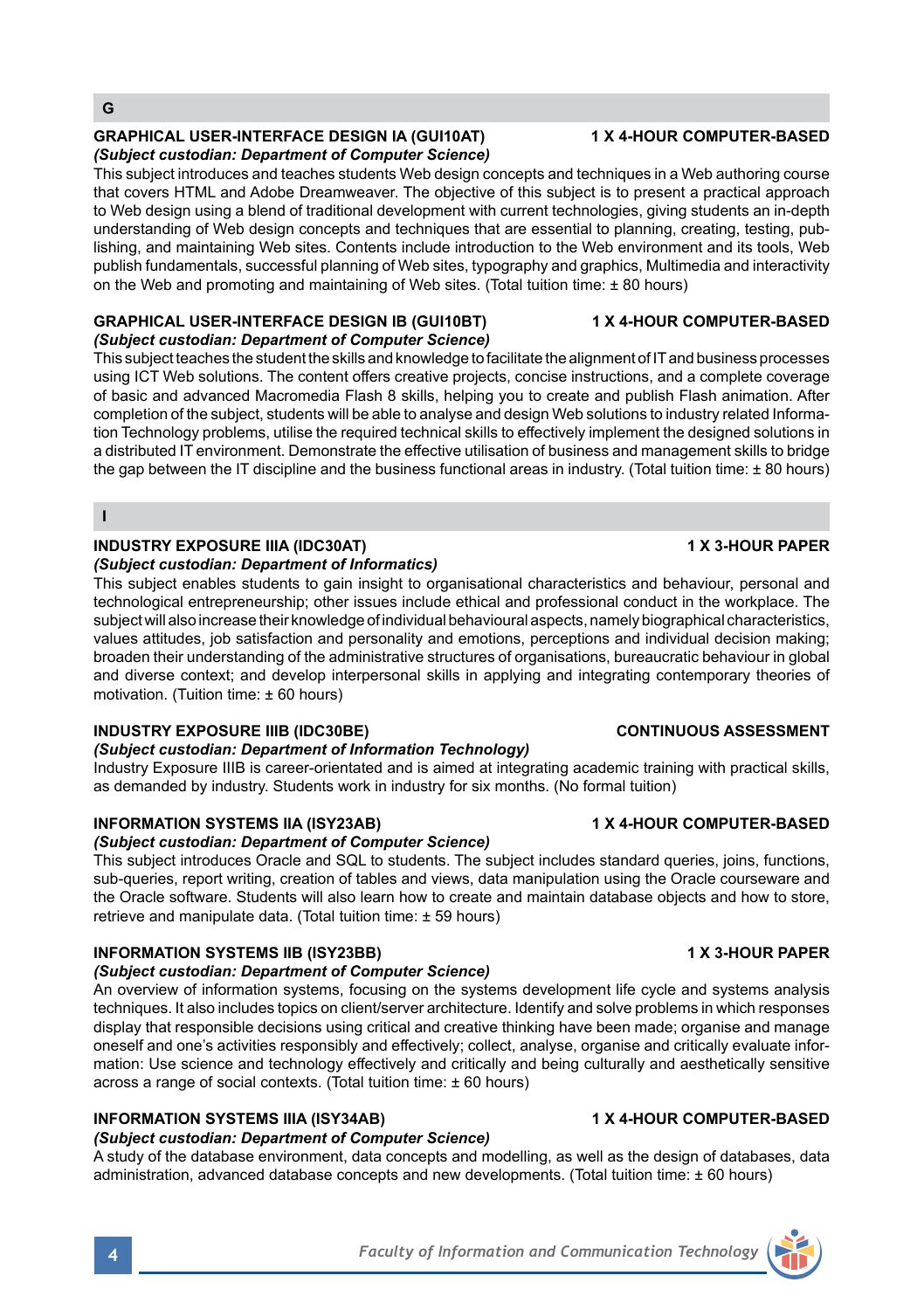# **INFORMATION SYSTEMS IIIB (ISY34BB) 1 X 3-HOUR PAPER**

### *(Subject custodian: Department of Computer Science)*

Students are introduced to concepts of project management within an ICT environment. Topics that are covered include: project life cycle, project process groups, project management knowledge areas which include risk, time, cost, and scope management. A student is expected to have knowledge of systems analysis and design in the IT field. On completion, students are expected to be competent in project selection, project scheduling using Gantt/PERT charts, project cost estimation and project risk analysis. (Total tuition time: ± 59 hours)

# **S**

# **SUPPORT SERVICES IIA (SUS20AT) 1 X 3-HOUR PAPER**

# *(Subject custodian: Department of Information Technology)*

Building on knowledge gained from Information Systems I and System Software I, the emphasis is on Microsoft Windows 2000. This subject partially corresponds to the Comptia A+ Operating Systems Certification programme. Students acquire hands-on experience in assembling and repairing personal computers. (Total tuition time:  $\pm 80$  hours)

### **SUPPORT SERVICES IIB (SUS20BT) 1 X 3-HOUR PAPER**

# *(Subject custodian: Department of Information Technology)*

An introduction to the fundamentals of customer support, helpdesks and support centres. The emphasis is on how excellent customer support can be obtained through implementing the desired components in a helpdesk or a support centre environment. (Total tuition time: ± 80 hours)

### **SUPPORT SERVICES IIIA (SUS30AT) 1 X 3-HOUR PAPER**

### *(Subject custodian: Department of Information Technology)*

This subject introduces the concepts of implementing and maintaining a Windows Server 2012 Active Directory Infrastructure. The general purpose of this subject is to familiarise the student with the Windows Domain System, DHCP and Active Directory administration in a network environment. The student will learn how to install, configure, and administer different network servers. It partially corresponds to the MCSE Certification program. (Total tuition time: ± 80 hours)

### **SUPPORT SERVICES IIIB (SUS30BT) 1 X 3-HOUR PAPER**

### *(Subject custodian: Department of Information Technology)*

This subject covers aspects of securing the operating system and other network resources. Students are introduced to mitigating threats to network security, identifying cryptography concepts including algorithms, implementing authentication systems, secure e-mail and messaging services, create security policies to secure file and print resources, install and enable public key infrastructure, install and configure security systems including biometric systems, assess vulnerability to security attacks against TCP/IP ports and protocols, configure intranet and extranet security zones, implement a secure wireless network, create a secure remote access network, use auditing logging and monitoring techniques and establish organisational security. This subject is aimed at giving students a thorough understanding of how to secure and harden the operating system. (Total tuition time: ± 80 hours)

# **SYSTEM SOFTWARE IIA (SSF24AT) 1 X 3-HOUR PAPER**

# *(Subject custodian: Department of Computer Systems Engineering)*

Students are introduced to the basic system administration knowledge of Red Hat Linux, as well as to network administration in the Linux environment. (Total tuition time: ± 78 hours)

# **SYSTEM SOFTWARE IIB (SSF24BT) 1 X 3-HOUR PAPER**

# *(Subject custodian: Department of Information Technology)*

Network concepts defined in System Software I will be further explored. The emphasis is on the TCP/IP protocol suite and services, and building a TCP/IP network. LAN and WAN infrastructures, remote networking, network security and disaster recovery form an integral part of this subject. (Total tuition time: ± 78 hours)